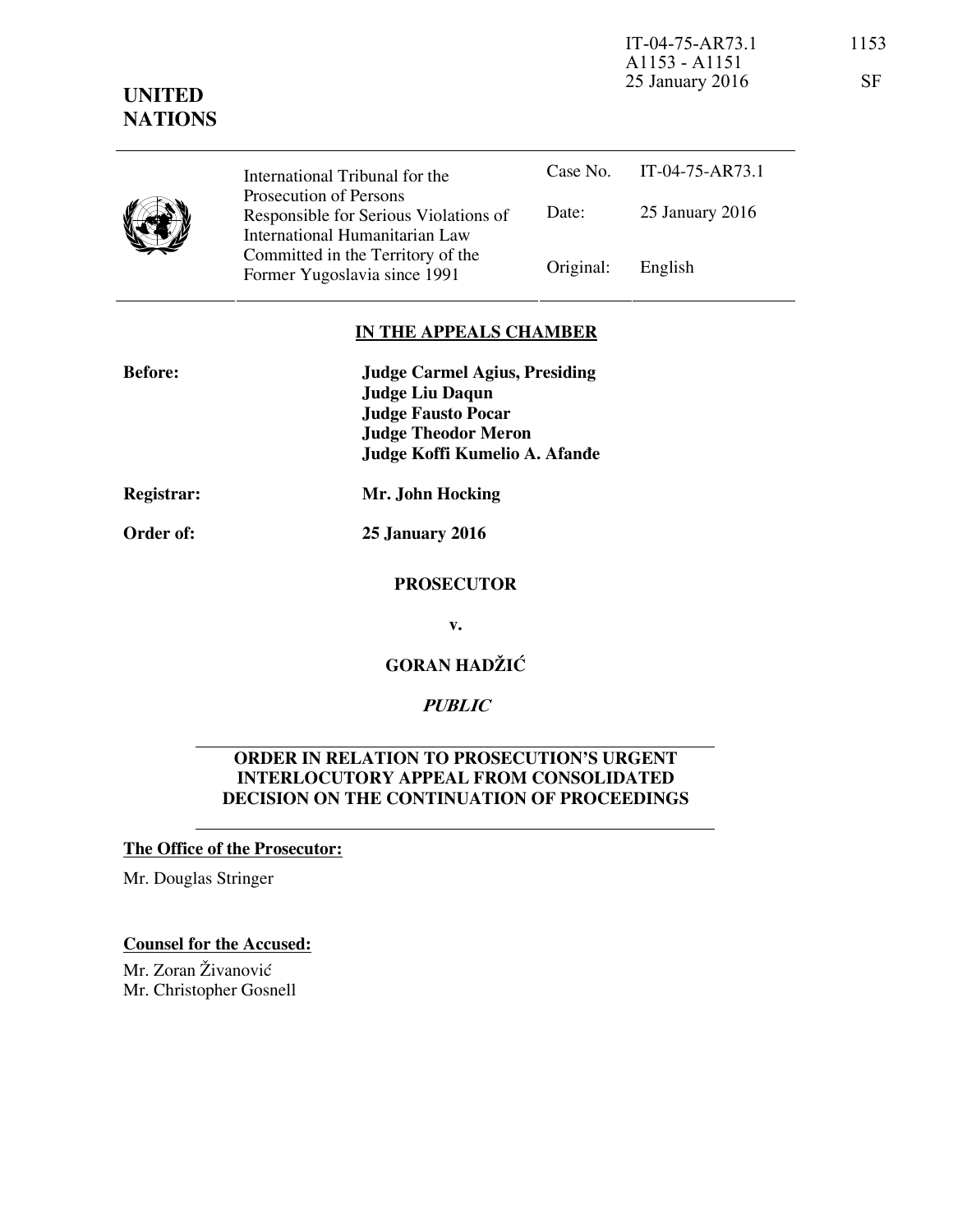**THE APPEALS CHAMBER** of the International Tribunal for the Prosecution of Persons Responsible for Serious Violations of International Humanitarian Law Committed in the Territory of the former Yugoslavia since 1991 ("Appeals Chamber" and "Tribunal", respectively);

**BEING SEISED** of the "Prosecution's Urgent Interlocutory Appeal from Consolidated Decision on the Continuation of Proceedings", filed by the Office of the Prosecutor on 1 December 2015 ("Interlocutory Appeal"), which challenges the decision of Trial Chamber II of the Tribunal ("Trial Chamber") to stay the trial proceedings due to the medical condition of the accused, Goran Hadžić ("Hadžić");<sup>1</sup>

**NOTING** that the Trial Chamber stayed the proceedings for an initial period of three months, after which it may reassess the matter to determine whether to extend the stay of proceedings ("Reassessment"), and that this three-month period will come to an end on 26 January 2016;<sup>2</sup>

**CONSIDERING** that the Appeals Chamber's decision on the Interlocutory Appeal may have an impact on any Reassessment by the Trial Chamber;

**CONSIDERING** that the Appeals Chamber will not have disposed of the Interlocutory Appeal by 26 January 2016;

**CONSIDERING** that pursuant to Rule 54 of the Rules of Procedure and Evidence ("Rules"), in conjunction with Rule 107 of the Rules, the Appeals Chamber has the power to stay the Trial Chamber's proceedings *proprio motu* in order to preserve the *status quo* of the Interlocutory Appeal, $<sup>3</sup>$  and that it is appropriate to do so in the current circumstances;</sup>

**NOTING** further that Hadžić's provisional release was extended in the Impugned Decision in light of the three-month stay of the proceedings;<sup>4</sup>

**NOTING** that a further extension of Hadžić's provisional release may therefore be required, but that the Trial Chamber is better placed to issue any such order;

## **FOR THE FOREGOING REASONS**

**PURSUANT TO** Rules 54 and 107 of the Rules;

-

<sup>1</sup> Interlocutory Appeal, paras 1, 45. See *Prosecutor v. Goran Hadžić*, IT-04-75-T, Consolidated Decision on the Continuation of Proceedings, 26 October 2015 ("Impugned Decision"), paras 66, 69.

<sup>2</sup> Impugned Decision, paras 66-69.

<sup>3</sup> *Cf. Prosecutor v. Ramush Haradinaj et al.*, IT-04-84-AR65.1, Stay of "Decision on Defence Motion of Ramush Haradinaj to Request Re-assessment of Conditions of Provisional Release Granted 6 June 2005", 16 December 2005, p. 1.<br><sup>4</sup> Impugned Decision, paras 67-69.